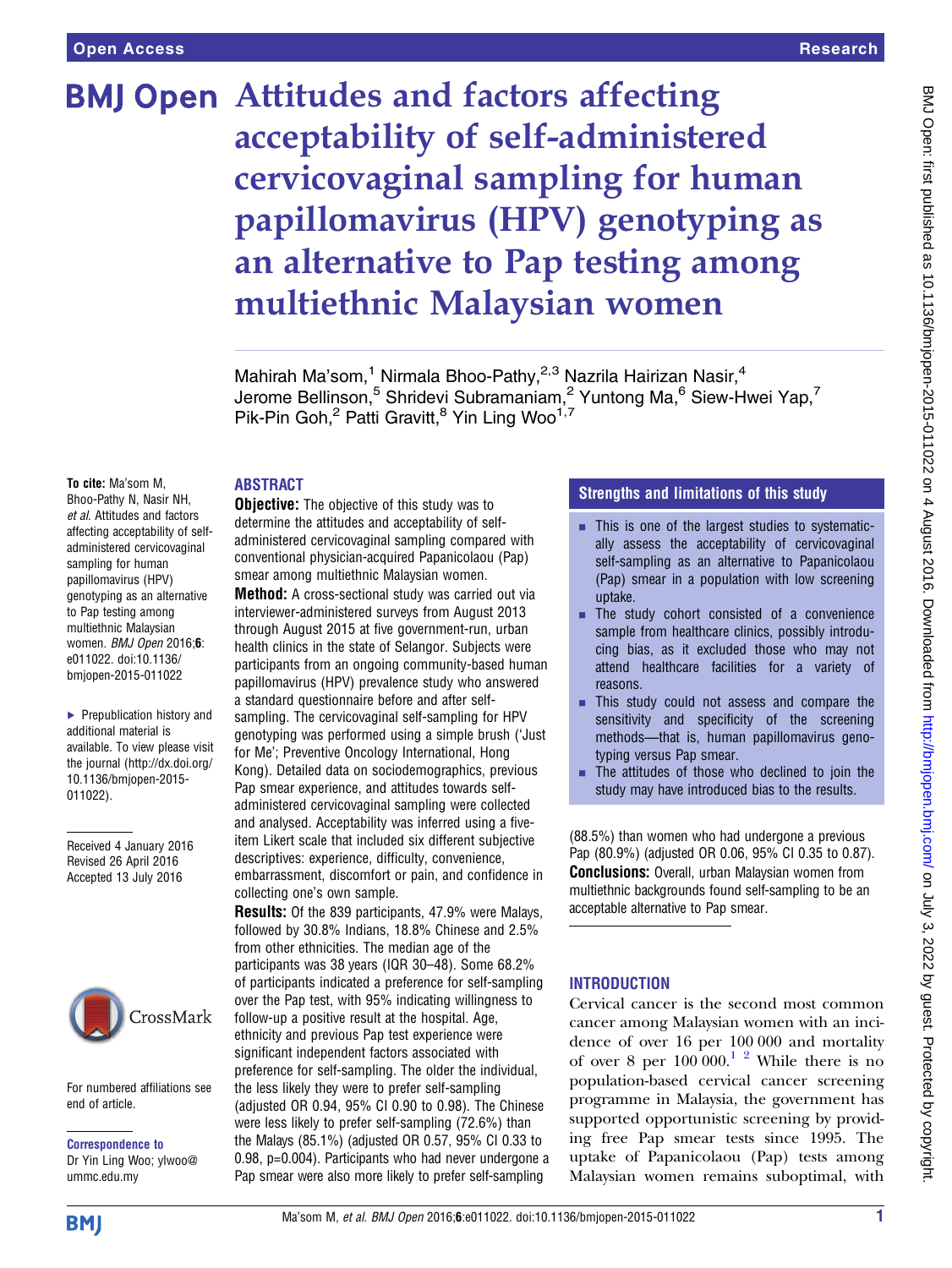less than half (47.3%) of the population having under-gone one.<sup>[3](#page-5-0)</sup> Many reasons have been cited for the lack of participation in cervical cancer screening, including cost, [em](#page-5-0)barrassment, fear, lack of knowledge and lack of time. $4\frac{4}{7}$  In 2010, the Malaysian government started a national school-based human papillomavirus (HPV) immunisation programme.<sup>[8](#page-5-0)</sup> Despite the success of the national HPV vaccine programme, with more than 90% of 13-year-old school girls being vaccinated,<sup>9</sup> more comprehensive coverage and increased uptake of cervical screening remains important for at least another 30– 40 years to adequately prevent the development of cervical cancer in the Malaysian population.

In communities where uptake of conventional cervical screening by cytology has been low, self-sampling may offer an attractive alternative. Unlike Pap smear tests, this procedure can be carried out by the individual themselves without the help of a physician or medical staff. This means that other logistical barriers involved with Pap test screenings, such as long waiting times in hospitals, inadequate number of and inexperienced cytologists, and unequal distribution of healthcare resources,[10](#page-5-0) can be overcome, making it a more efficient and cost-effective option.<sup>[11 12](#page-5-0)</sup> There is a variety of selfsamplers available which allows different methods of screening for cervical cancer. Generally, they are divided into brush-based and lavage-based self-sampling devices most commonly used for HPV genotyping but are also suitable for cervical cytology and detection of biomarkers associated with cervical premalignant or malignant diseases.[13](#page-5-0) [14](#page-6-0) Studies have shown a rise in participation from non-respondents to screening programmes when self-sampling methods are introduced.<sup>[15](#page-6-0)–20</sup> However, owing to sociocultural and religious differences, it was important to assess the value of self-sampling in a multiethnic Asian community such as Malaysia. This study aimed to explore the attitudes and perception before and after the process of self-sampling for HPV genotyping to determine acceptability in comparison with the Pap smear test among a multiethnic population.

#### **METHOD Participants**

Volunteers for this cross-sectional study were recruited via convenience sampling between August 2013 and August 2015 from five government-run general practice clinics (Klinik Kesihatan Pandamaran, Klinik Kesihatan Ampang, Klinik Kesihatan Bandar Botani, Klinik Kesihatan Batu 9, and University Malaya Medical Centre), which are located in Selangor, the most developed state in Malaysia with a high level of urbanisation. Subjects were participants from an ongoing communitybased HPV prevalence study (The Malaysian HPV Prevalence Study), who were recruited during their visits to the health clinics for primary care services, including immunisation and routine health checks, and while accompanying family members to these clinics.

Participants aged between 18 and 60 years old who agreed to perform self-sampling joined this study. The exclusion criteria were pregnancy, menstruation, acute illness or never having been sexually active. This study received approval from the Medical Research Ethics Committee (NMRR-13-444-14609) and the University of Malaya Medical Ethics Committee (MREC989.32). Written informed consent was obtained from all participants. All patient responses were kept confidential.

#### Cervicovaginal self-sampling and assessment

Participants were invited to perform self-sampling on their own using a simple brush ('Just for Me'; courtesy of Preventive Oncology International, Hong Kong). An image of the brush can be seen in fi[gure 1](#page-2-0). Instructions on how to use the self-sampler were given to the participants. Briefly, participants were instructed to gently push the brush to the top of the vagina with one leg on a chair. The brush is turned a few times to the left and then the right before being removed completely. After withdrawal, the brush is rubbed on to the Preventive Oncology International FTA® card provided with the kit and sealed in an envelope. The FTA® card is a solid media specimen transport card and therefore eliminates problems encountered with alcohol-based liquids, tem-perature exposure and transportation difficulties.<sup>[21](#page-6-0)</sup> A questionnaire developed in a previous study<sup>[22](#page-6-0)</sup> was modified and translated into Malay and Mandarin so it could be applied to our multilingual population (see online supplementary material file). It was administered before and after the procedure. The preassessment was intended to evaluate the initial response of the participants when they were introduced to the kit and later compared with their actual experience, which was recorded during the post-assessment. Acceptability indices for the self-administered cervicovaginal sampling included six items: experience, difficulty, convenience, embarrassment, discomfort or pain, and confidence (as shown in [table 1](#page-2-0)). A five-item Likert scale was used in the pre- and post-self-sampling questionnaire, where 5 was the most favourable response and 1 the most disagreeable. A positive response towards self-sampling (deemed as acceptable) was defined based on participant responses of 4 or 5 points using the Likert scale. After self-sampling, we also inquired about participants' preference for HPV testing: prefer self-sampling; no preference (agreeable to both); prefer Pap testing. Sociodemographic information was collected via interviewer-administered questionnaire and included information on age, ethnicity, highest attained education, marital status, smoking status and previous Pap testing experience.

#### Statistical analysis

Cronbach's α coefficient which ranges from 0 to 1 was used to ascertain internal consistency of the questionnaire. A low value shows poor reliability or consistency among the items within the construct and a value of at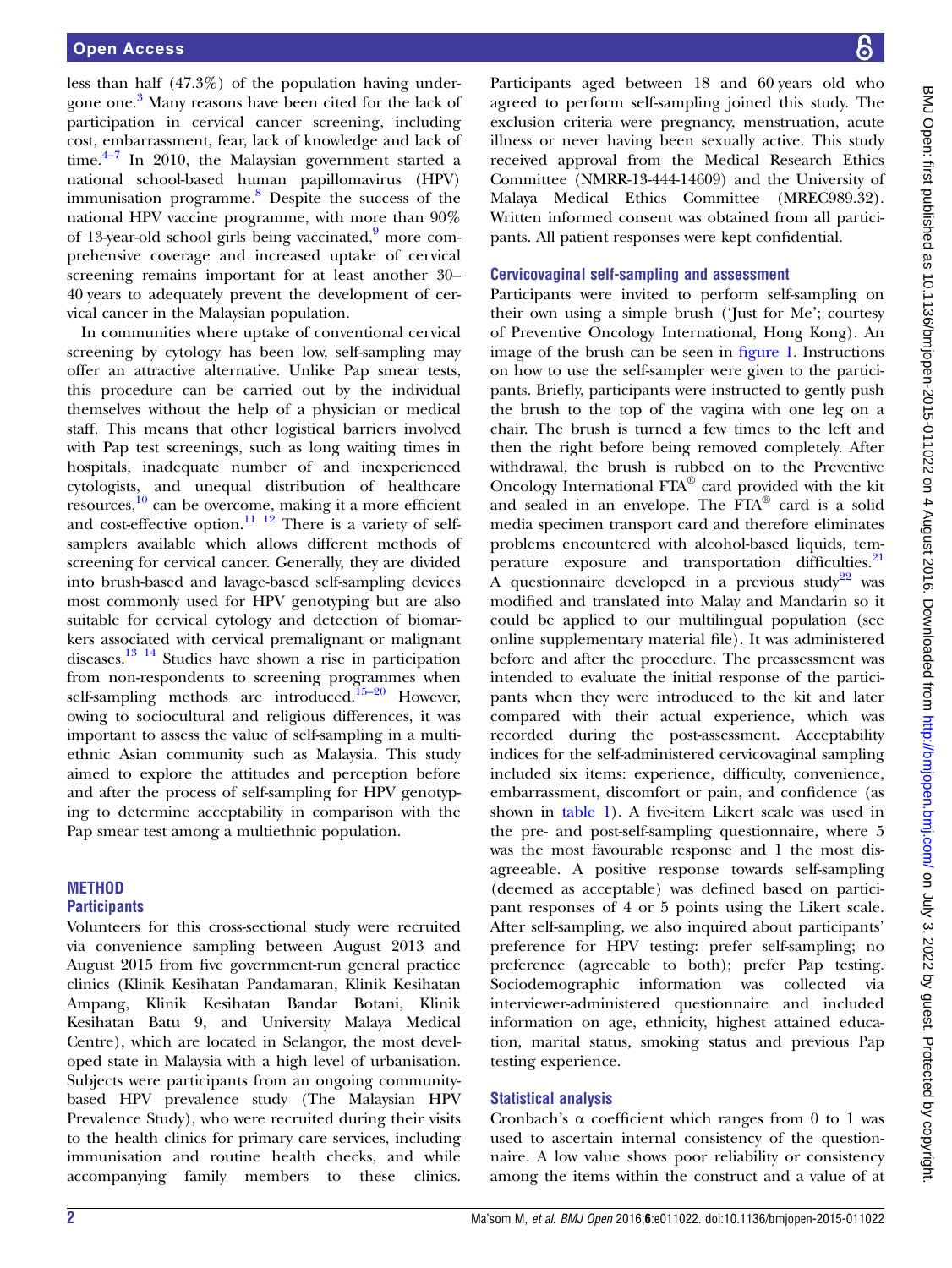<span id="page-2-0"></span>

Figure 1 The 'Just for Me' self-administered cervicovaginal sampling brush, courtesy of Preventive Oncology International, Hong Kong.

least 0.7 is generally needed to show good reliability. McNemar's test was used for correlated proportions to measure any significance in the change of acceptability after self-sampling. Categorical variables were compared using  $\chi^2$ . Continuous variables were described using medians, as most of the variables were assumed to be not normally distributed in the population, and compared using the Mann-Whitney U test. Participants who indicated that they preferred self-sampling as well as those who did not have any preference (agreeable to both methods) were categorised into 'prefer selfsampling' and compared against participants who preferred the Pap test. Multivariable logistic regression analysis including age, highest attained education, ethnicity, marital status, smoking status and previous Pap testing experience was conducted to determine independent predictors of preference for self-sampling. A p value of <0.05 was considered to be significant. Data was analysed using SPSS V.20.

# RESULTS

#### Participant characteristics

A total of 839 women were interviewed and the median age of the study participants was 38 years (IQR 30–48). Most (82.7%) of the study population were premenopausal, aged 50 years old and below. Malay women represented the largest ethnic group (47.9%), followed by Indians (30.8%), Chinese (18.8%) and other races  $(2.5\%)$ , with  $86.3\%$  being married. Over half  $(57\%)$  of the participants were employed, while 35.2% were fulltime home-makers. Secondary education had been completed by 62.1%. Only 11.8% of women reported a monthly household income of more than RM5000 (US  $$1100$ ). Out of the 839 women, 76% had heard of the Pap smear before, with 63.1% having undergone a Pap test. Most of the women (81.9%) who had undergone a Pap smear test did so in the 5 years preceding the study.

Factors positively associated with previous experience of Pap testing include higher education level ( $p<0.05$ ),

| Indices of the five-item Likert scale for each of the categories<br><b>Table 1</b> |                        |                      |                |                    |                           |  |  |  |  |
|------------------------------------------------------------------------------------|------------------------|----------------------|----------------|--------------------|---------------------------|--|--|--|--|
| <b>Likert scale</b>                                                                |                        |                      |                |                    |                           |  |  |  |  |
| Experience                                                                         | Very bad               | <b>Bad</b>           | <b>Neither</b> | Good               | Very good                 |  |  |  |  |
| <b>Difficulty</b>                                                                  | Very hard              | Hard                 | <b>Neither</b> | Easy               | Very easy                 |  |  |  |  |
| Convenience                                                                        | Very inconvenient      | Inconvenient         | <b>Neither</b> | Convenient         | Very convenient           |  |  |  |  |
| Embarrassment                                                                      | Very embarrassed       | Embarrassed          | <b>Neither</b> | Not embarrassed    | Not embarrassed at all    |  |  |  |  |
| Discomfort/pain                                                                    | Severe discomfort/pain | Some discomfort/pain | <b>Neither</b> | No discomfort/pain | No discomfort/pain at all |  |  |  |  |
| Confidence                                                                         | Not at all confident   | Unconfident          | <b>Neither</b> | Confident          | Very confident            |  |  |  |  |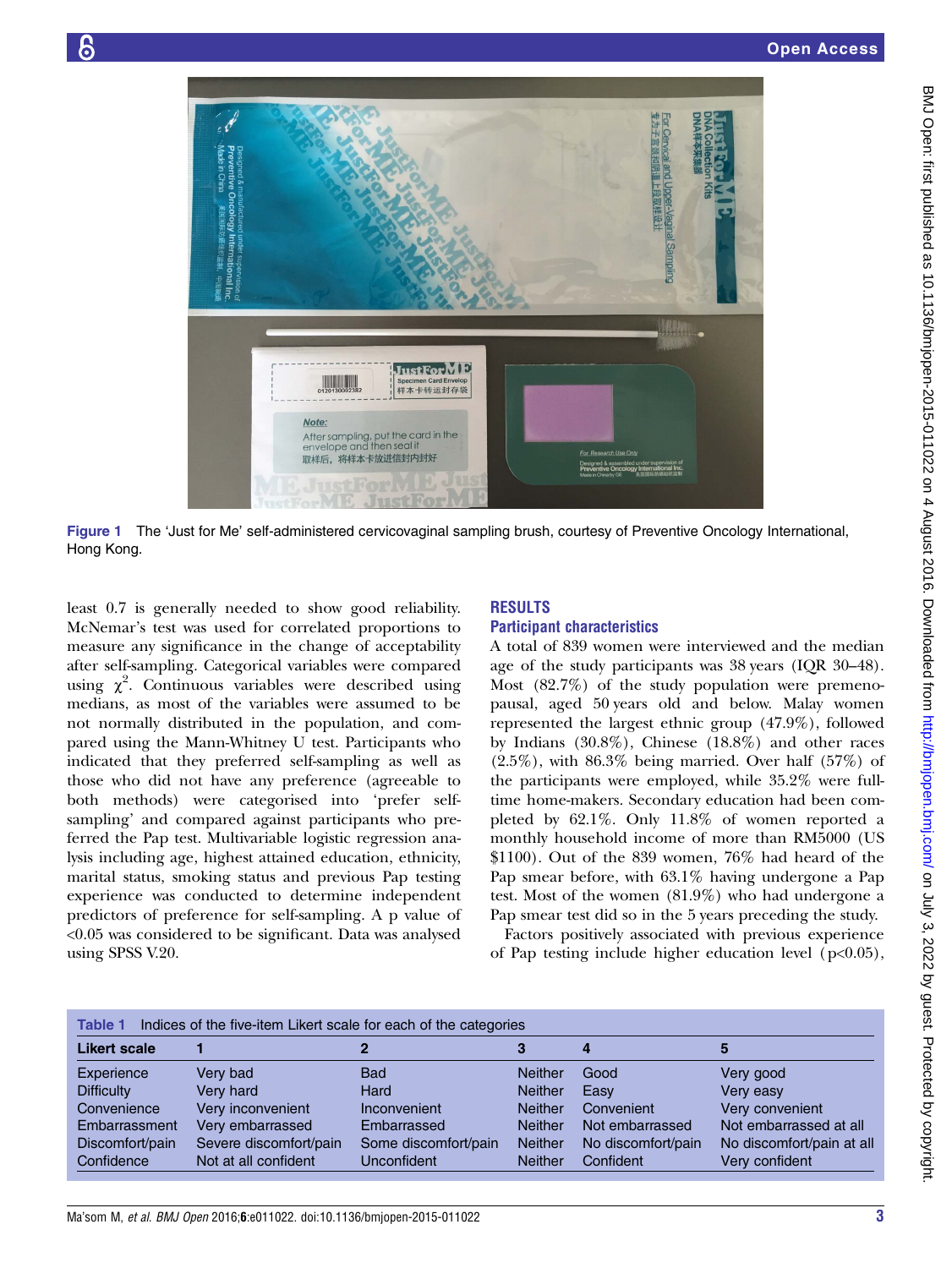older age ( $p<0.05$ ) and higher income ( $p<0.05$ ). Of the women who had never undergone a Pap test, primary barriers stated were lack of awareness (13%), lack of time  $(10\%)$ , no existing symptoms  $(6.6\%)$  and fear  $(5.1\%)$  (data not shown).

#### Self-administered cervicovaginal sampling is acceptable

Both pre- and post-questionnaires showed a high internal consistency, with a Cronbach's α value of 0.796 for the pre-questionnaire and 0.862 for the postquestionnaire. In the pre-questionnaire, more than half of the participants gave a positive response (score 4 or 5 on the Likert scale) for all six items tested: experience, ease of procedure, convenience, embarrassment, comfort and confidence. Table 2 shows the pre- and post-test proportions of women who found self-sampling acceptable (answered 4 or above on the Likert scale). Most women's perceptions changed significantly after experiencing self-sampling in that, after self-sampling, most reported the procedure to be easy (84.5%), convenient (86.3%) and not painful (78.2%) and expressed confidence about collecting their own samples correctly  $(79.6\%)$ .

Overall, the above findings indicate that there was an increase in all six indices of acceptability after selfsampling. In the post-questionnaire, it was also revealed that the vast majority (91.8%) of the participants would be willing to self-sample if it was made the only cervical cancer screening option available. Most (95.2%) participants expressed willingness to go for a follow-up should they obtain a positive result. Approximately two-thirds (60.0%) preferred to carry out self-sampling at home, and almost half (49.1%) would prefer to pick up the self-sample kit at a nearby clinic.

#### Self-sampling versus conventional Pap test

After the procedure, 68.2% of the participants were reported to have a preference for self-sampling compared with 13.5% who preferred Pap smear tests, while 14.1% stated no preference (agreeable to both methods). There were no significant differences in preference for self-sampling based on education level, smoking and marital status [\(table 3\)](#page-4-0). Women who preferred self-sampling were significantly younger than their counterparts who preferred the Pap test. Ethnicity also

influenced preference for self-sampling, with the Chinese less likely to prefer self-sampling than the Malays (OR 0.57, 95% CI 0.33 to 0.98). For a sensitivity analysis, the group of women were split into those who had and had not previously undergone Pap tests. It was found that prior experience of undergoing a Pap test had a significant impact on the preference (p=0.01). Among the women with no prior experience of Pap testing, selfadministered cervicovaginal sampling was preferred over physician sampling in 75% of participants.

#### **DISCUSSION**

To our knowledge, this is one of the largest studies where acceptability of self-sampling was systematically assessed before and after the procedure was carried out in a multiethnic Southeast Asian population. In this study, 98% of the participants were within the screening age population (21–65 years old), where 40% of the participants had not undergone a Pap test in the past 3 years or more, and 36% of participants had never had a Pap test. Cervical cancer, the second most prevalent cancer among Malaysian women, is preventable, and an estimated 70% of new cases can be prevented by screening and early detection.[23 24](#page-6-0) Unfortunately, the overall uptake of the Pap s[mea](#page-5-0)r in Asian countries, including Malaysia, is still poor. $4-7$   $25$  Lack of awareness was the main reason cited by the participants in this study for never having undergone Pap smear tests before this. This is also the most commonly cited reason in other count[ries](#page-6-0) such as Turkey, Bangladesh, Gabon and Korea. $26-29$  Therefore, increasing awareness of and education about cervical cancer screening is necessary and independent of the modality of screening. While selfswabs and other self-sampling devices have been examined and reported to be reliable $6$  and not inferior to specimens obtained by physicians, $30$  it is necessary to investigate the perception and acceptability of selfsampling among multiethnic Malaysian women, especially potential users who have never undergone Pap testing.

Generally, participants found self-sampling to be highly acceptable. Negative perceptions regarding the use of self-sampling reported before experience with collection decreased after having experienced the selfcollection first-hand. The acceptability scores indicated

|                      | Pre-questionnaire, N (%) | Post-questionnaire, N (%) | p Value* |
|----------------------|--------------------------|---------------------------|----------|
| Good experience      | 588 (70.1)               | 686 (81.7)                | 0.004    |
| Easy to do           | 570 (67.9)               | 709 (84.5)                | < 0.001  |
| Very convenient      | 647 (77.1)               | 724 (86.3)                | 0.021    |
| Not embarrassing     | 716 (85.3)               | 740 (88.2)                | 0.267    |
| No discomfort        | 426 (50.8)               | 656 (78.2)                | < 0.001  |
| Very confident       | 567 (67.6)               | 668 (79.6)                | 0.003    |
| Overall median score | 4.333                    | 4.833                     |          |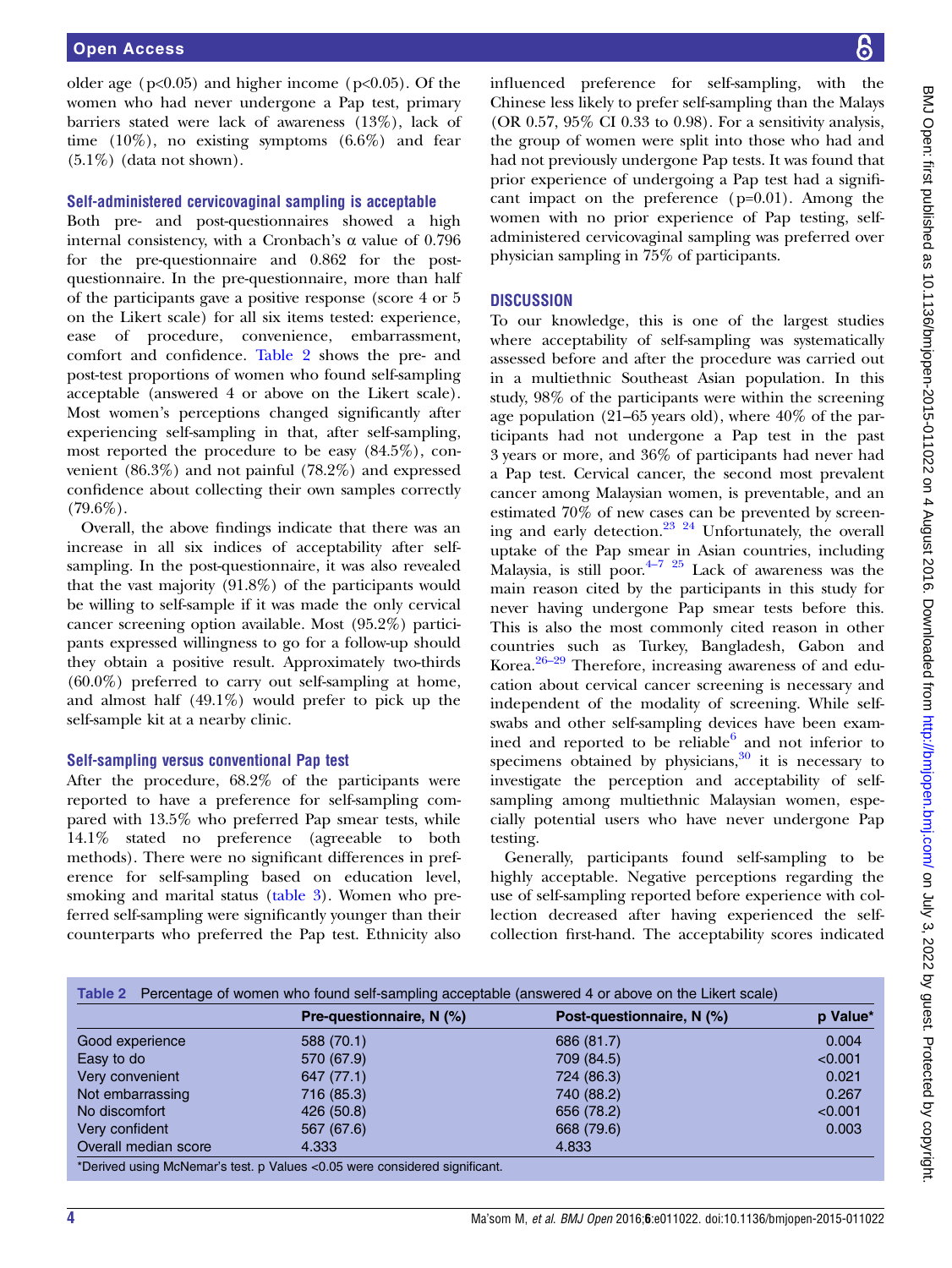<span id="page-4-0"></span>

| Factors associated with preference for self-sampling<br>Table 3 |             |                                |                           |               |                   |               |  |  |  |
|-----------------------------------------------------------------|-------------|--------------------------------|---------------------------|---------------|-------------------|---------------|--|--|--|
| <b>Participant characteristic</b>                               | Overall (N) | <b>Preferred self-sampling</b> | <b>Preferred Pap test</b> | p Value*      | OR <sub>†</sub>   | 95% CI        |  |  |  |
| Age                                                             | 38          | $37(30-47)$                    | $43(31 - 52)$             | $0.001 \pm 1$ | $0.98+$           | 0.96 to 1.00  |  |  |  |
| <b>Education level</b>                                          |             |                                |                           |               |                   |               |  |  |  |
| <b>Basic</b>                                                    | 89          | 77 (86.5)                      | 12 (13.5)                 | 0.714         | $1.00$ §          |               |  |  |  |
| Secondary                                                       | 436         | 362 (83.0)                     | 74 (17.0)                 |               | 0.72              | 0.35 to 1.48  |  |  |  |
| Tertiary and above                                              | 160         | 133 (83.1)                     | 27(16.9)                  |               | 0.67              | 0.30 to 1.52  |  |  |  |
| <b>Ethnicity</b>                                                |             |                                |                           |               |                   |               |  |  |  |
| <b>Malay</b>                                                    | 335         | 285 (85.1)                     | 50 (14.9)                 | $0.004\pm$    | 1.00\$            |               |  |  |  |
| Indian                                                          | 213         | 183 (85.9)                     | 30(14.1)                  |               | 1.09              | 0.65 to 1.83  |  |  |  |
| Chinese                                                         | 117         | 85 (72.6)                      | 32(27.4)                  |               | 0.57 <sup>±</sup> | 0.33 to 0.98  |  |  |  |
| Other                                                           | 20          | 19 (95.0)                      | 1(5.0)                    |               | 2.24              | 0.29 to 17.55 |  |  |  |
| <b>Marital status</b>                                           |             |                                |                           |               |                   |               |  |  |  |
| Single                                                          | 82          | 66 (80.5)                      | 16 (19.5)                 | 0.433         | $1.00$ §          |               |  |  |  |
| <b>Married</b>                                                  | 603         | 506 (83.9)                     | 97(16.1)                  |               | 1.41              | 0.76 to 2.60  |  |  |  |
| Smoking                                                         |             |                                |                           |               |                   |               |  |  |  |
| <b>Never</b>                                                    | 642         | 532 (82.9)                     | 110(17.1)                 | 0.112         | $1.00$ §          |               |  |  |  |
| Current or former                                               | 40          | 37(92.5)                       | 3(7.5)                    |               | 2.38              | 0.70 to 8.13  |  |  |  |
| Previous Pap experience                                         |             |                                |                           |               |                   |               |  |  |  |
| <b>Yes</b>                                                      | 434         | 351 (80.9)                     | 83(19.1)                  | $0.010 \pm$   | $1.00$ §          |               |  |  |  |
| <b>No</b>                                                       | 243         | 215 (88.5)                     | 28(11.5)                  |               | 1.46              | 0.88 to 2.41  |  |  |  |

Values are median (IQR) or N (%).

 $\chi^2$  test was used to compare categorical variables, whereas the Mann-Whitney test was used to compare age.

†OR for preference for self-sampling compared with preference for Pap testing, derived using a multivariable logistic regression model mutually adjusted for age, highest attained education, ethnicity, marital status, smoking status and previous Pap test experience. ‡Results were considered to be significant, as the p value was <0.05, or 95% CI for OR did not include 1.00.

§Reference indicator.

that the participants were highly confident in collecting their own samples. This is similar to studies undertaken in Sub-Saharan Africa<sup>[31](#page-6-0)</sup> and Finland.<sup>[19](#page-6-0)</sup> Interestingly, in studies where physician sampling was compared directly with self-sampling, women trusted the physician sampling more and had lower confidence in their own competency. $22 \frac{32}{10}$  In our study, the level of education was significantly associated with confidence, and, surprisingly, those with a higher level of education were less confident about self-collection. There could be several explanations for this. It can be postulated that those with a higher education tend to overthink and question their abilities more. Education programmes designed to show the validity of self-collection may help to alleviate any concerns raised by doubtful participants. Another reason could be that women with higher education were more comfortable with a professional carrying out the test rather than themselves. This is contradictory to studies showing that education level did not have a significant impact on self-sampling acceptability. $33$  The majority (68.2%) of the women surveyed preferred selfsampling compared with physician-sampled Pap smear tests after carrying it out. This is not surprising, as issues such as embarrassment and inconvenience could be overcome with the use of self-samplers, enabling women to do it independently in the comfort of their own homes. T[hese r](#page-6-0)esults are in line with those of previous studies.[22](#page-6-0) 34–<sup>38</sup> However, prior experience with Pap testing or the absence of any previous experience may have influenced this decision. The results indicated that

physician sampling was less likely to be preferred than self-administered cervicovaginal sampling for women who have never undergone Pap testing. This result matched a similar study<sup>[25](#page-6-0)</sup> in which patients with no history of Pap testing were more inclined to selfsampling. This finding has important implications, as one of the target groups for improving cervical screening rates is non-attendees or those that have not participated in screening in any form.

It is worth noting that the different religions and cultures among Malaysian women did not influence the acceptability of self-sampling. This is in agreement with previous findings,<sup>39 40</sup> which also reported that cultural or religious beliefs were not a barrier to screening participation. Although in agreement with these findings, Padela *et al*<sup>[41](#page-6-0)</sup> noted that there was a fatalistic attitude related to negative religious coping, whereby individuals felt that health issues were a penance from God, which resulted in decreased willingness to undergo Pap testing. Therefore, while religious beliefs did not appear to influence acceptability of self-sampling, problems related to fear of the diagnosis should still be addressed when trying to implement self-administered cervicovaginal sampling. In this study, self-sampling was found to be a very acceptable tool even before it was carried out. The results also suggest that age and ethnicity are important predictors in this study to determine preference for selfsampling. When planning a community-based model for cervical cancer prevention, the involvement and proper management by the local government administration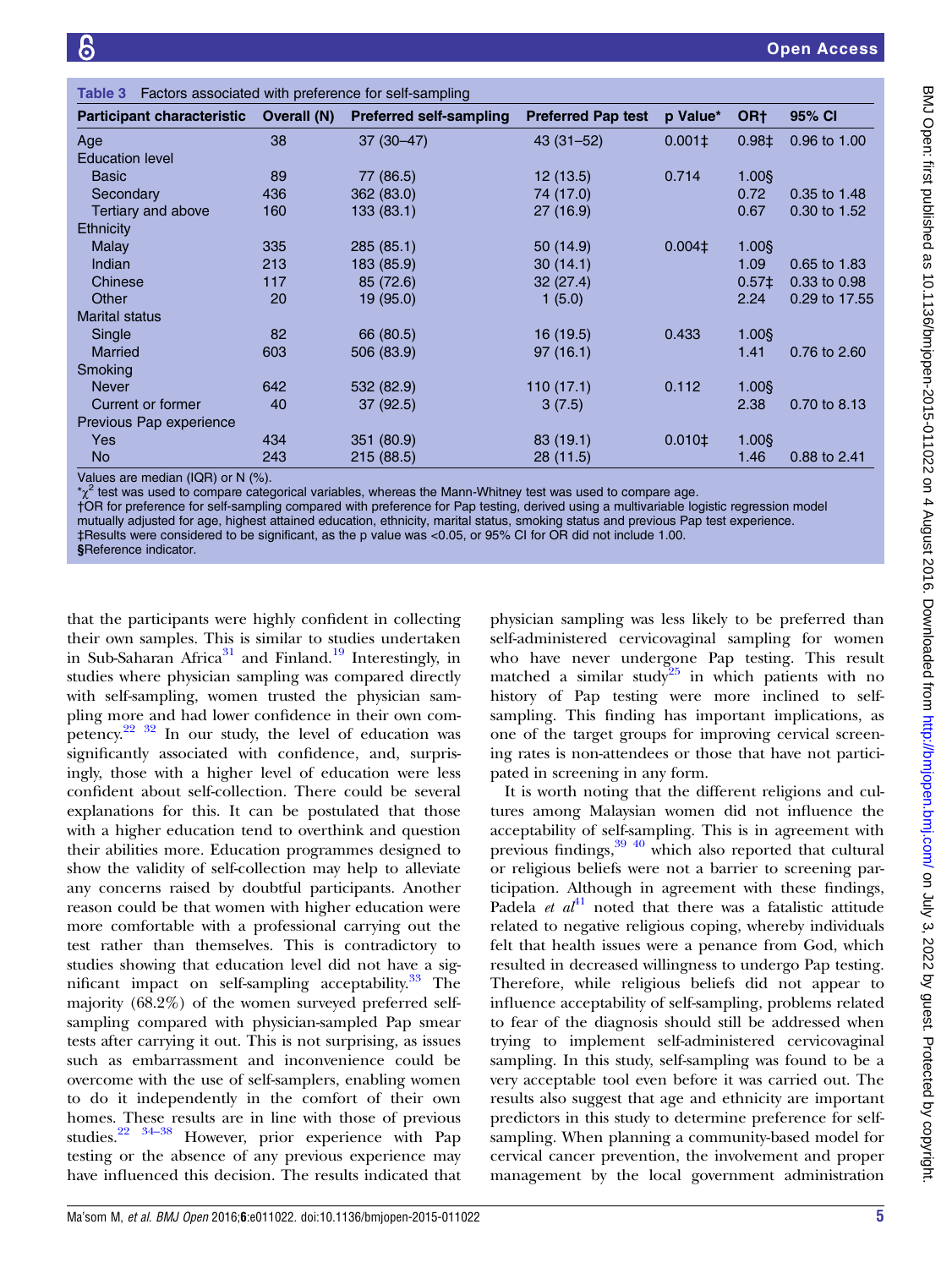<span id="page-5-0"></span>and community leaders is vital for its success. This was exemplified in the work by  $130$  communities in China.<sup>[42](#page-6-0)</sup> A similar approach should be considered so that the resources, planning and massive screening is carried out efficiently and successfully in Malaysia.

#### Study strengths and limitations

One of the strengths of this study is its large sample size and the diversity of the population surveyed in terms of social and demographic characteristics. However, the findings might not accurately represent the whole Malaysian population because the participants mostly consist of women in urban areas from a developed state and not women in rural areas. Furthermore, the study population was recruited from women who came to the health centres, resulting in those unable to come because of logistical barriers being missed. Thus, the results represented women who had reasonable healthcare access. Despite this, nearly 40% had not previously received a Pap test, indicating that access alone does not completely explain the poor screening participation rates in Malaysia. However, because of this design feature, further studies are needed to assess the attitudes of the rural Malaysian population towards selfadministered cervicovaginal sampling and its acceptability, as this may represent one of the feasible alternatives to broad screening in remote areas. It is possible even with our findings in women who have access to healthcare and hospitals that others in rural areas might not necessarily find self-sampling acceptable for different reasons such as traditional mind sets or cultural taboos.

#### **CONCLUSION**

This study, which examined the acceptability of selfadministered cervicovaginal sampling among Malaysian women, has shown encouraging results. Overall, Malaysian women from different backgrounds found the self-sampling method to be an acceptable alternative to traditional Pap smears, hence increasing the options for expanded cervical cancer prevention strategies in this population.

#### Author affiliations

<sup>1</sup>Department of Obstetrics and Gynaecology, Faculty of Medicine, University of Malaya, Kuala Lumpur, Malaysia

<sup>2</sup>National Clinical Research Centre, Ministry of Health, Malaysia

- ${}^{3}$ Department of Social and Preventive Medicine, Faculty of Medicine,
- University of Malaya, Kuala Lumpur, Malaysia
- 4 Selangor State Health Department, Klinik Kesihatan Pandamaran, Ministry of Health, Kuala Lumpur, Malaysia

5 Preventive Oncology International Inc, Cleveland Heights, Ohio and The Women's Health Institute of the Cleveland Clinic, Cleveland, Ohio, USA <sup>6</sup>Washington University in St. Louis School of Medicine, St. Louis, Missouri, **IISA** 

<sup>7</sup>University Malaya Cancer Research Institute, Kuala Lumpur, Malaysia <sup>8</sup>Milken Institute School of Public Health, The George Washington University, Washington, District of Columbia, USA

Acknowledgements We would like to thank the participants of this study, the doctors, nurses and support staff in Klinik Kesihatan Pandamaran, Klinik

Kesihatan Ampang, Klinik Kesihatan Bandar Botani, Klinik Kesihatan Batu 9, and University Malaya Medical Centre for their support, and Khoo Su Pei and Syahirah Binti Shaharudin for assistance with patient recruitment.

Contributors YLW, NB-P, PG and JB contributed to the overall design of the study. MM, NHN, SS, YM and P-PG contributed to patient recruitment. MM, NB-P and YLW drafted the manuscript. MM, S-HY and NB-P performed the data analysis. All authors read, amended and approved the final manuscript.

Funding This study was funded by the Ministry of Higher Education, Malaysia, under a High Impact Research/Ministry of Higher Education Grant (number UM.0000068/HIR.C1), University of Malaya Research Grant (UMRG RP029A-14HTM) and a research grant from Merck Sharp and Dohme (Malaysia). The 'Just for Me' self-samplers were donated by Preventive Oncology International.

Competing interests YLW received a study grant from Merck Sharp and Dohme (Malaysia) Sdn Bhd to support the MyHPV prevalence study.

Ethics approval University of Malaya Medical Centre Ethics Committee.

Provenance and peer review Not commissioned; externally peer reviewed.

Data sharing statement No additional data are available.

**Open Access** This is an Open Access article distributed in accordance with the Creative Commons Attribution Non Commercial (CC BY-NC 4.0) license, which permits others to distribute, remix, adapt, build upon this work noncommercially, and license their derivative works on different terms, provided the original work is properly cited and the use is non-commercial. See: [http://](http://creativecommons.org/licenses/by-nc/4.0/) [creativecommons.org/licenses/by-nc/4.0/](http://creativecommons.org/licenses/by-nc/4.0/)

#### **REFERENCES**

- 1. Ferlay J, Shin HR, Bray F, et al. Estimates of worldwide burden of cancer in 2008: GLOBOCAN 2008. [Int J Cancer](http://dx.doi.org/10.1002/ijc.25516) 2010;127:2893–917.
- 2. Lim GCC RS, Yahaya H. Cancer Incidence in Peninsular Malaysia, 2003–2005: the Third Report of the National Cancer Registry, 2008. [http://www.moh.gov.my/images/gallery/Report/Cancer/](http://www.moh.gov.my/images/gallery/Report/Cancer/CancerIncidenceinPeninsularMalaysia2003-2005x1x.pdf) [CancerIncidenceinPeninsularMalaysia2003-2005x1x.pdf](http://www.moh.gov.my/images/gallery/Report/Cancer/CancerIncidenceinPeninsularMalaysia2003-2005x1x.pdf) (accessed 30 July 2016).
- 3. Nor M, Safiza N, Khor GL, et al. The Third National Health and Morbidity Survey (NHMS III) 2006: nutritional status of adults aged 18 years and above. Malays J Nutr 2008;14:1–87.
- 4. Othman NH, Devi BC, Halimah Y. Cervical cancer screening: patients understanding in major hospitals in Malaysia. Asian Pac J Cancer Prev 2009;10:569–74.
- 5. Petignat P, Vassilakos P. Is it time to introduce HPV self-sampling for primary cervical cancer screening? [J Natl Cancer Inst](http://dx.doi.org/10.1093/jnci/djr544) 2012;104:166–7.
- 6. Oranratanaphan S, Amatyakul P, Iramaneerat K, et al. Knowledge, attitudes and practices about the Pap smear among medical workers in Naresuan University Hospital, Thailand. Asian Pac J Cancer Prev 2010;11:1727–30.
- 7. Baskaran P, Subramanian P, Rahman RA, et al. Perceived susceptibility, and cervical cancer screening benefits and barriers in Malaysian women visiting outpatient clinics. [Asian Pac J Cancer](http://dx.doi.org/10.7314/APJCP.2013.14.12.7693) [Prev](http://dx.doi.org/10.7314/APJCP.2013.14.12.7693) 2013;14:7693–9.
- 8. Ezat SW, Hod R, Mustafa J, et al. National HPV immunisation programme: knowledge and acceptance of mothers attending an obstetrics clinic at a teaching hospital, Kuala Lumpur. [Asian Pac](http://dx.doi.org/10.7314/APJCP.2013.14.5.2991) [J Cancer Prev](http://dx.doi.org/10.7314/APJCP.2013.14.5.2991) 2013;14:2991-9.
- 9. Health Facts. In: Malaysia MoH, editor. Health Informatics Centre Planning and Development Division, 2012. [http://www.moh.gov.my/](http://www.moh.gov.my/images/gallery/stats/heal_fact/health_fact_2012_page_by_page.pdf) [images/gallery/stats/heal\\_fact/health\\_fact\\_2012\\_page\\_by\\_page.pdf](http://www.moh.gov.my/images/gallery/stats/heal_fact/health_fact_2012_page_by_page.pdf) (accessed 30 July 2016).
- 10. Othman NH, Rebolj M. Challenges to cervical screening in a developing country: the case of Malaysia. Asian Pac J Cancer Prev 2009;10:747–52.
- 11. Haguenoer K, Sengchanh S, Gaudy-Graffin C, et al. Vaginal self-sampling is a cost-effective way to increase participation in a cervical cancer screening programme: a randomised trial. [Br J Cancer](http://dx.doi.org/10.1038/bjc.2014.510) 2014;111:2187–96.
- 12. Gravitt PE, Belinson JL, Salmeron J, et al. Looking ahead: a case for human papillomavirus testing of self-sampled vaginal specimens as a cervical cancer screening strategy. [Int J Cancer](http://dx.doi.org/10.1002/ijc.25974) 2011;129:517-27.
- 13. Boers A, Bosgraaf RP, van Leeuwen RW, et al. DNA methylation analysis in self-sampled brush material as a